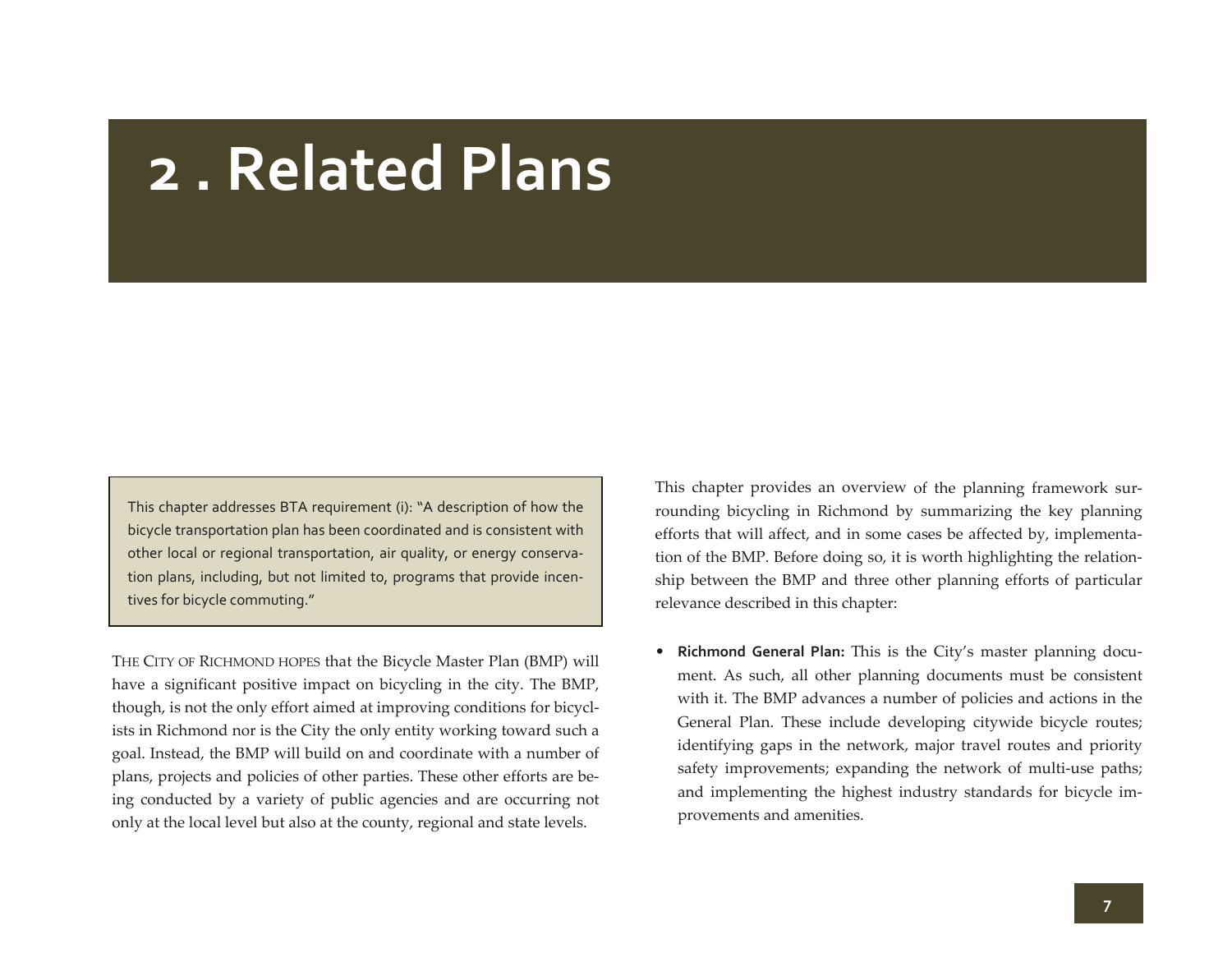- **Richmond Pedestrian Plan:** The City is currently developing its first Pedestrian Plan, which includes goals, conceptual plans and design guidance for enhancing the walking environment. In many in‐ stances, the Pedestrian Plan recommendations are congruen<sup>t</sup> with those set forth in this Plan, and efforts should be made to coordi‐ nate the implementation of proposed projects.
- • **Contra Costa Countywide Bicycle and Pedestrian Plan (CBPP):** The bikeway network and suppor<sup>t</sup> programs proposed in the BMP have been cross‐checked for consistency with those in the CBPP. Such consistency will generally be necessary for the City to obtain Measure J funding for bicycle projects and programs from the Con‐ tra Costa Transportation Authority.

We recommend that City of Richmond planners, engineers and other staff responsible for transportation improvements and development‐ related projects familiarize themselves with the plans, projects and policies outlined in this chapter.

# **Planning efforts summarized in this chapter**

#### **Richmond plans**

- General Plan
- Municipal Code
- Pedestrian Plan
- Five‐Year Strategic Business Plan 2009‐2014
- Community Redevelopment Agency Five‐Year Implementation Plan
- Streetscaping and Trail Projects
- **Other cities' and county plans**
- El Cerrito Circulation Plan for Bicyclists and Pedestrians
- Contra Costa Countywide Bicycle and Pedestrian Plan

#### **Regional plans**

• San Francisco Bay Trail

- Regional Bicycle Plan for the San Francisco Bay Area
- East Bay Regional Park District Master Plan
- MTC's Complete Streets/Routine Accommodation Policy

#### **State plans**

- Caltrans' Complete Streets Policy
- California Complete Streets Act

#### **RICHMOND PLANS**

#### **General Plan**



A general plan is <sup>a</sup> long‐range planning document intended to guide the physical growth and the social and economic development of <sup>a</sup> city or county. It expresses a community's vision of its future and contains a jurisdiction's official policy statements related to the distribution of future land uses (both public and private),

its transportation system, conservation of natural resources, protection of the public from safety hazards and <sup>a</sup> number of other development‐ related topics. The Richmond General Plan is in the process of being updated. The new plan, entitled "Shaping the New 100 Years," is expected to be adopted in 2011. The plan addresses locally relevant planning issues under 15 chapters, or subject‐specific "elements."

Most of the information and policy statements related to bicycling appear in the **Circulation Element** (Element 4). The element emphasizes a "place‐based" transportation planning approach, under which "potential enhancements to the street system must [in general] consider all modes of travel and should be based on <sup>a</sup> particular street's intended function and design character." The element includes a section on "Walking and Bicycling Patterns and Facilities" (pages 4.7–4.11) and <sup>a</sup> map of existing and planned Class I, II and III bike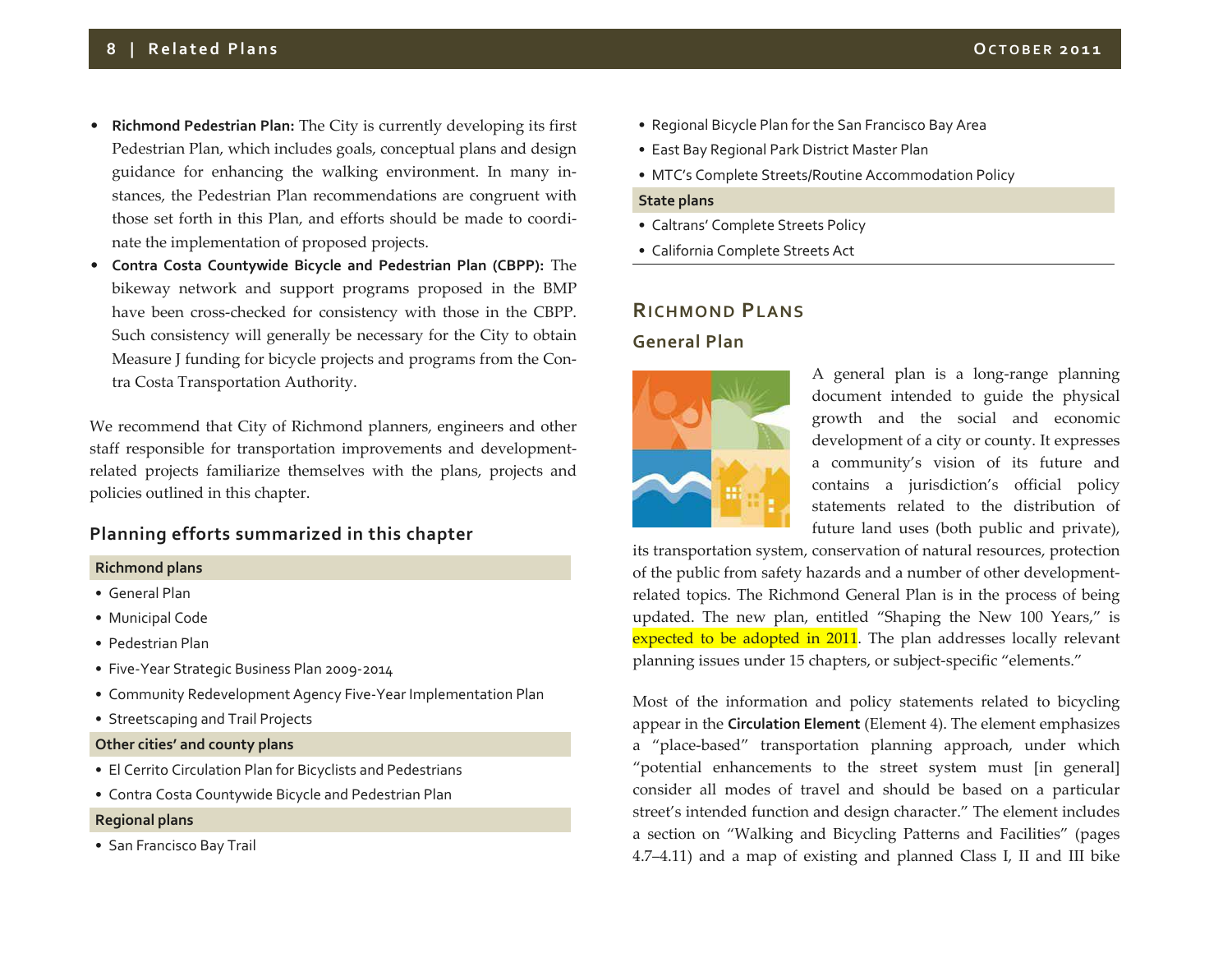routes (Map 4.1). One of the key findings of the Circulation Element is that "[a]lthough <sup>a</sup> network of existing streets, sidewalks and trails provide linkages and connectivity between neighborhoods, improvements are needed to enhance safety and comfort for pedestrians and bicyclists." The five goals of the element are to expand the multimodal circulation system (CR1); promote walkable neighborhoods and livable streets (CR2); create <sup>a</sup> safe and well‐ maintained circulation system (CR3); ensure an efficient movement of goods (CR4); and promote sustainable and green practices (CR5). Policies and actions directly related to bicycling include:

# [Need to check numbering of policies against adopted version of General Plan.]



*Map of existing and planned bicycle and pedestrian improvements from the Richmond General Plan*

- **Policy CR1.1 Balanced Modes of Travel:** Encourage multiple modes of travel in the City to enhance mobility for all….
- **Policy CR1.3 An Interconnected Street System:** Promote an intercon‐ nected system of streets that adequately serves current and future travel needs. By promoting an interconnected system for streets along with pedestrian, bicycle and tran‐ sit facilities, the City can suppor<sup>t</sup> streets that are compati‐ ble with surrounding land uses, street function and community character.
- **Policy CR1.6 Safe and Convenient Walking and Bicycling:** Promote walking and bicycling as <sup>a</sup> safe and convenient mode of transportation.
- **Policy CR1.7 Comprehensive Network of Multi‐Use Trails:** Develop <sup>a</sup> comprehensive network of multi‐use trails….
- **Policy CR1.10 Level of Service Standard:** Allow flexible Level of Service (LOS) standards to create streets that balance all modes of travel. Future improvements to major streets and inter‐ sections will consider design solutions that suppor<sup>t</sup> walk‐ ing, bicycling, and provide comfortable public spaces while continuing to function as thoroughfares that suppor<sup>t</sup> the movement of vehicles….
- **Action CR1.C Bicycle and Pedestrian Networks:** Develop citywide bi‐ cycle and pedestrian routes to make Richmond <sup>a</sup> more pedestrian and bicycle‐friendly City. Identify gaps in the network, major travel routes and priority safety improve‐ ments. Expand the network of multi‐use trails and off‐ street paths. Include connections to open space ameni‐ ties…the Downtown, recreation destinations, commercial and mixed‐use streets, transit stations and schools. Ad‐ dress pedestrian and bicycle connections in parking lots.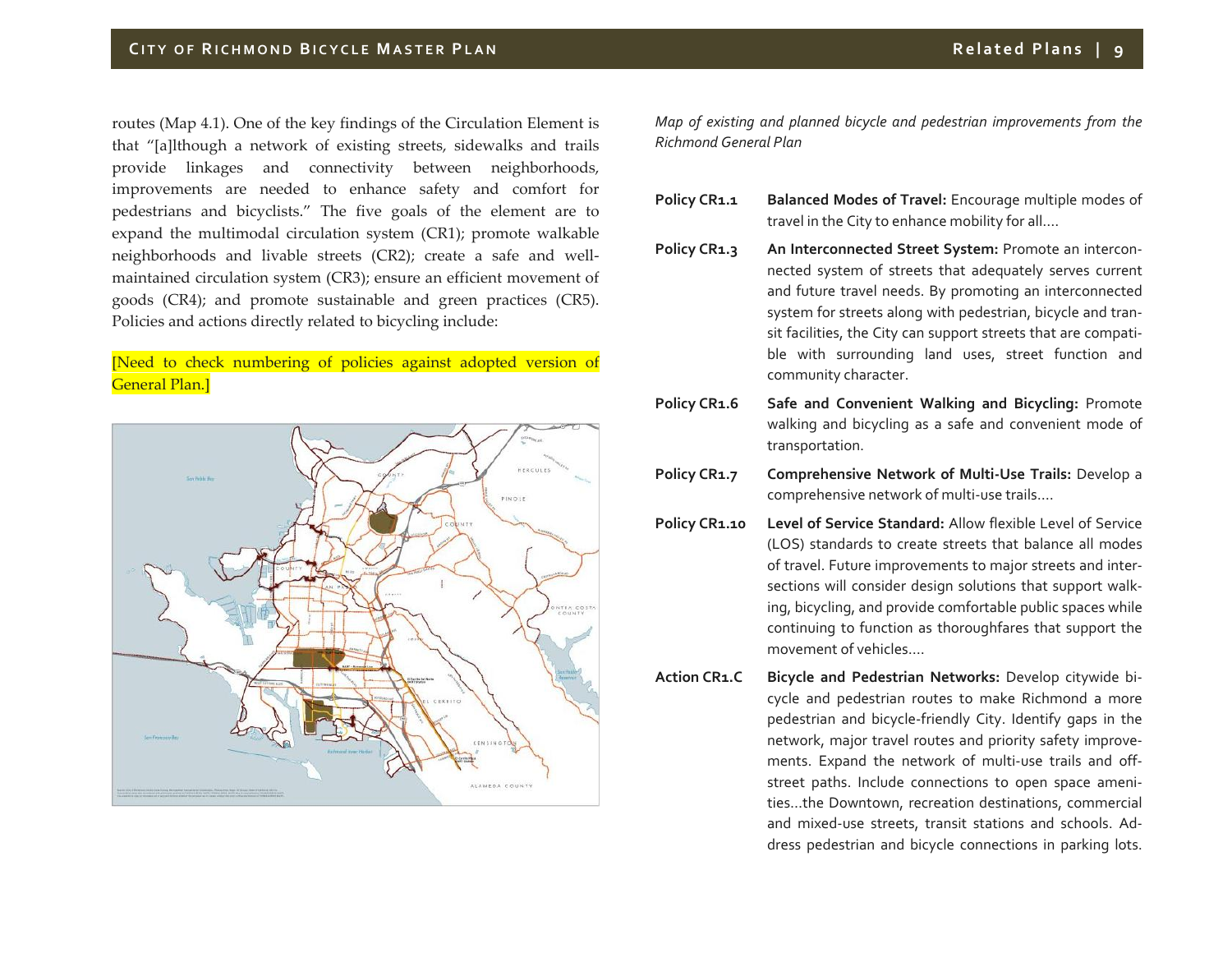Ensure links to the regional trail network including the San Francisco Bay Trail, and consistency with the County Bi‐ cycle and Pedestrian Plan….

- **Action CR1.D Bicycle and Pedestrian Standards:** Implement the high‐ est industry standards for bicycle and pedestrian im‐ provements and amenities in new development and redevelopment projects. Include adequate, safe and ac‐ cessible bicycle parking, drinking fountains, public re‐ strooms, benches, landscaping and lighting. Provide adequate connections to the existing and proposed bicycle and pedestrian network…. [R]equire owners of property along the shoreline to provide maximum feasible public access to the shoreline. Wherever feasible, include <sup>a</sup> con‐ dition to contribute to Bay Trail improvements as par<sup>t</sup> of any large project approval.
- **Action CR1.E Trails and Greenway Program:** Expand multi‐use trails and greenways in the City. Provide connector trails and linkages to improve access from inner city neighborhoods to the regional open space in the hills and along the shore‐ line. Address barriers such as freeways, the Richmond Parkway and railroad tracks that limit shoreline access….
- **Policy CR2.2 Complete Streets:** Promote mixed‐use urban streets that balance public transit, walking and bicycling with other modes of travel….
- **Policy CR2.3 Integrated Bicycle and Pedestrian System:** Plan, con‐ struct and maintain <sup>a</sup> safe, comprehensive and integrated bicycle and pedestrian system….
- **Action CR2.A Community Access and Mobility:** Develop access and mobility in new development…. Access and mobility de‐ sign features should:…Promote bicycle and pedestrian‐ friendly routes including completion of major trails and pathways like the San Francisco Bay Trail and Richmond Greenway…Include provisions to extract an easement for the completion of the Bay Trail along the Richmond

Shoreline; Strategically coordinate new park development and upgrades with street improvements (green streets, bi‐ cycle and pedestrian improvements); [and] propose loca‐ tions for creek daylighting, creekside trails and other pedestrian‐friendly corridors….

- **Action CR2.B Safe Routes to School:** Develop safe routes to school in collaboration with West Contra Costa Unified School Dis‐ trict and other educational institutions and service provid‐ ers. Improve walking and bicycling access and safety to schools and after‐school programs.
- **Action CR2.C Streetscape Improvement:** Enhance access, safety and the streetscape experience for pedestrians, bicyclists and transit riders. Focus improvements in areas with the high‐ est need such as the Downtown, mixed‐use corridors, key intersections, designated pedestrian priority districts and multi‐use trails that connect high‐density areas of the City to parks and open space….
- **Action CR2.D Street Design:** New development and redevelopment should include street design that supports public transit, bicycles and walking on all streets, consistent with and tai‐ lored to street or trail function and adjacent land use type…. Bicycle‐friendly design should address lane widths, street and intersection crossings and parking areas….
- **Action CR2.E Signage and Wayfinding:** Install comprehensive signage and wayfinding elements that addresses all modes of tra‐ vel including transit, trucks, bicycles, multi‐use trails and cars….
- **Action CR2.F Lower Speed Limit Zone Study:** Explore the potential to designate streets around schools, parks and public gather‐ ing places as safety zones where the vehicular speed limit may be lowered to <sup>20</sup> miles per hour….
- **Policy CR3.1 Safety and Accessibility:** Enhance safety and accessibility for pedestrians, bicyclists and public transit riders. Pro‐ mote walking, bicycling and transit use by improving: key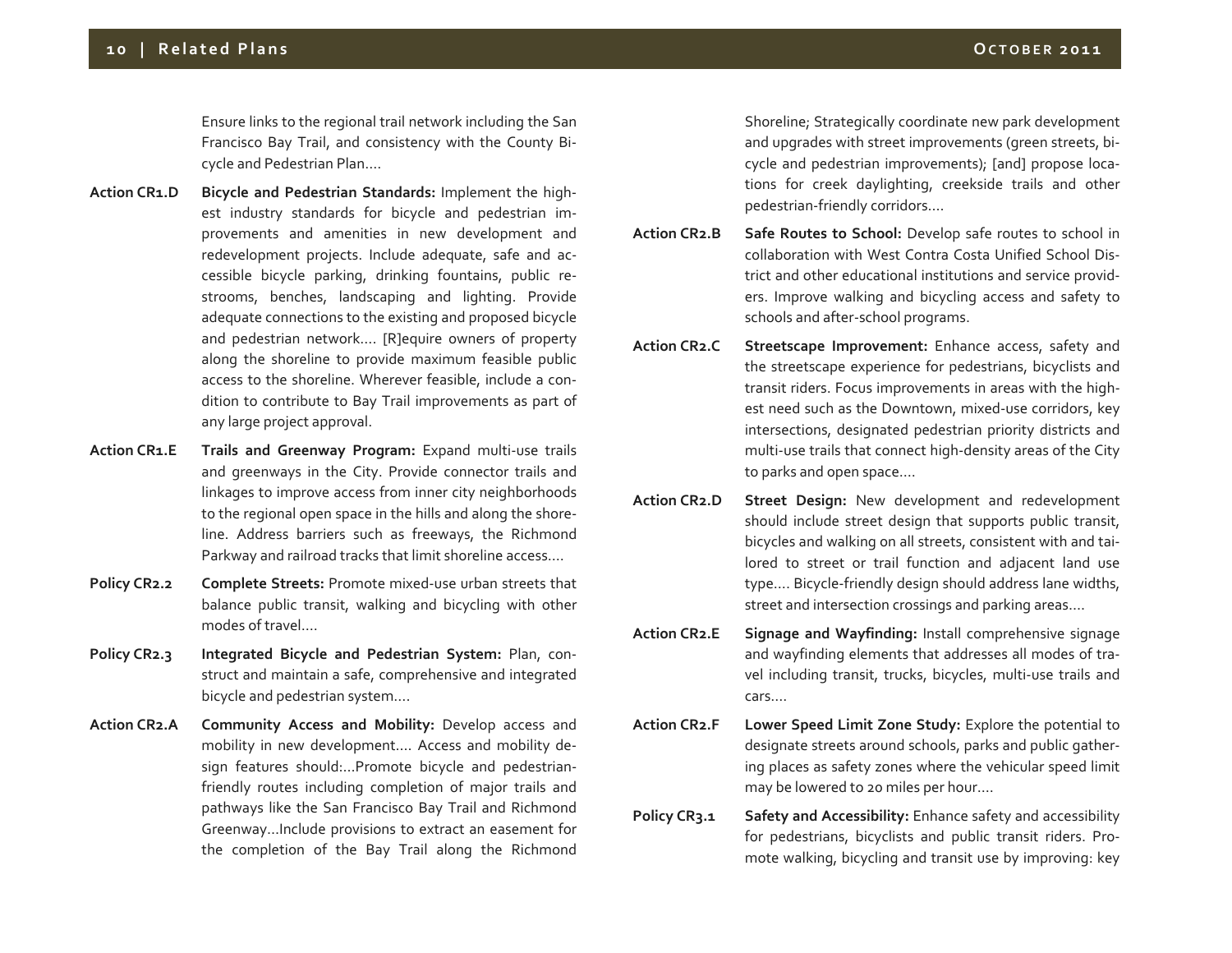intersections and streets…transit stations and stops…at‐ grade railroad crossings…and streetscape design….

- **Policy CR3.2 Adequate Maintenance:** Ensure adequate maintenance of transportation facilities such as streets, trails, sidewalks and bicycle paths.
- **Policy CR3.3 Concurrent Infrastructure Development:** Require concur‐ rent infrastructure development for new and redevelop‐ ment projects that may have <sup>a</sup> significant impact on the existing circulation system including streets, trails, side‐ walks, bicycle paths and public transit.
- **Action CR3.A At‐Grade Railroad Crossings Improvements:** Work with the railroads to improve safety at at‐grade railroad cross‐ ings. Provide fair‐share contributions to improvements where grade separations will enhance safety, community linkages and access for pedestrians, bicyclists and public transit….
- **Action CR3.B Traffic Calming:** Develop strategies to calm traffic on streets that experience speeding or cut‐through traffic. Engineering measures should consider emergency vehicle access as well as pedestrian and bicycle circulation and may include traffic circles, curb extensions, stop signs, nar‐ row travel lanes, fewer travel lanes, landscaping and plant‐ ings.
- **Action CR4.A Goods Movement:** Identify priority improvements such as grade separation and safety improvements for at‐grade railroad crossings to reduce conflicts between different modes of travel…. [E]nsure that track capacity expansion in Richmond is accompanied by safety improvements in‐ cluding grade separation at crossings that carry high traf‐ fic, pedestrian and/or bicycle volumes, or have high accident rates….
- **Action CR5.A Transportation Demand Management:** Encourage use of public transit, bicycling and walking in existing and pro‐ posed developments through measures that may include

transit subsidies, carshare service, parking cash‐out pro‐ grams, bicycle‐share programs, bicycle amenities and fa‐ cility enhancements.

**ActionCity Vehicles Transition:** Increase the share of climatefriendly vehicles and use of climate‐friendly fuels in the City and consider including bicycles in <sup>a</sup> corporate fleet where feasible.

Additional bicycle‐related policies and actions are scattered throughout other elements of the Richmond General Plan. Key policies and actions not already mentioned above include:

# **Economic Development Element (Element 1)**

- **ActionSan Pablo Avenue Specific Plan:** …complete and implement the San Pablo Avenue Specific Plan…. Include design and infrastructure features in the Plan that suppor<sup>t</sup> higher‐ density and mixed‐use development, pedestrian and bi‐ cycle uses, public safety and active use and public transit service.
- **Action23rd Street Specific Plan:** ... complete and implement the 23rd Street Specific Plan…. Include design and infrastruc‐ ture features in the Plan that suppor<sup>t</sup> higher‐density and mixed‐use development, pedestrian and bicycle uses, pub‐ lic safety and active use and public transit service.
- **Policy ED8.4 Public Access to the Shoreline:** Improve public access to the Bay. The City supports the expansion of trails, view‐ points and supporting infrastructure to fully capitalize on the Southern Shoreline's prime access to the Bay….
- **Action ED8.A Southern Shoreline:** Guide improvements in the Southern Shoreline Area…including…public access to the shore‐ line…bicycle and public transit service and amenities that link this area to the rest of the City…and infrastructure im‐ provements such as streetscape, pedestrian‐scale lighting, landscaping and grade separations at railroad crossings.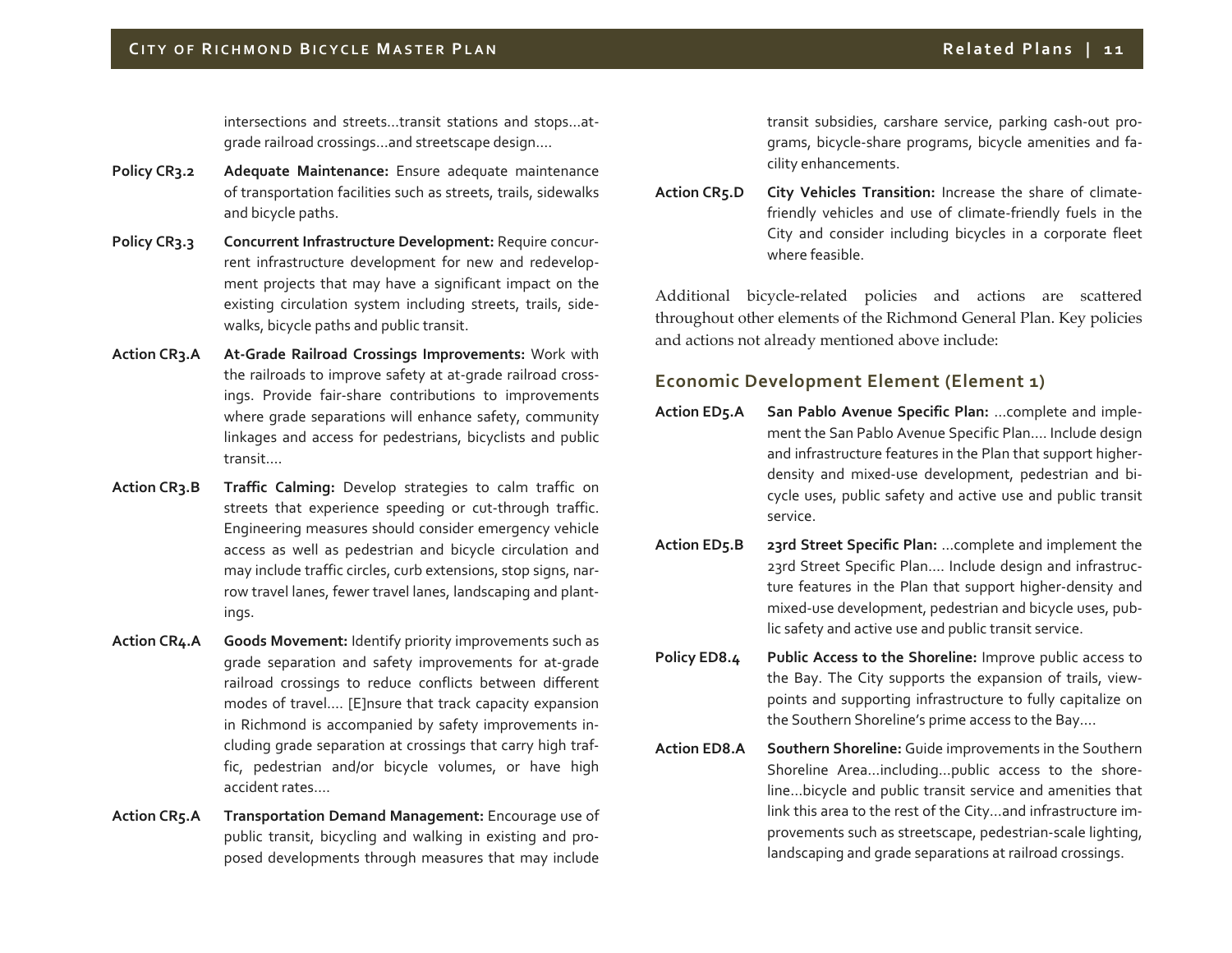# **Land Use and Urban Design Element (Element 3)**

- **Policy LU1.3 <sup>A</sup> Range of High‐Quality Community Facilities and In‐ frastructure:** Maintain high‐quality facilities and infra‐ structure to serve diverse community needs…[including] multi‐use trails….
- **Policy LU3.3 Recreation and Tourism Industry:** …Expand and com‐ plete the Bay Trail to enhance regional connections with Richmond's shoreline…
- **Policy LU4.1 Richmond Shoreline:** …develop shoreline parks and trails to increase public access; encourage recreation and tour‐ ism activities; and enhance and showcase historic and cul‐ tural resources….



**Policy LU6.1 Pede‐ strian and Transit‐ Oriented Urban Environ‐ ment:** …Support complete and balanced streets and an expanded multimodal cir‐ culation system…. Require new development and im‐ provements to include amenities for pedestrians, bicycles and transit users….

# **Energy and Climate Change Element (Element 8)**

- **Policy EC2.6 Private Automobile Use:** Work toward creation of an ur‐ ban landscape that will reduce reliance on private auto‐ mobiles. Provide amenities and infrastructure that encourage safe and convenient use of public transit, walk‐ ing and bicycling….
- **ActionPromote Bicycle Use:** Encourage safe and convenient bicycle use by residents, employees and visitors. Consider

strategies that expand bicycling as <sup>a</sup> viable mode of trans‐ portation for people of all ages and abilities. Encourage businesses to provide bicycle amenities such as secured bicycle parking, showers and lockers for employees who bike to work.

### **Parks and Recreation Element (Element 10)**

- **Policy PR1.2 Multimodal Connections to Parks, Open Space and Re‐ creational Facilities:** Improve connections to parks, open space and recreational facilities through an interconnected network of pedestrian‐friendly green streets, multimodal corridors and trails. The City should enhance trails and greenways to provide recreational opportunities for resi‐ dents, connect neighborhoods and community uses, im‐ prove access to natural resources and the shoreline and promote walking and bicycling. On‐street connections should be pedestrian and bicycle‐friendly and incorporate green infrastructure where possible….
- **Action PR1.D Parkland Acquisition Plan:** Develop <sup>a</sup> parkland acquisi‐ tion plan for achieving better distribution of parks in all neighborhood planning areas of the City and accomplish‐ ing an integrated system of parks…. Include considera‐ tions for trail and greenway expansion….
- **ActionShoreline Parks Plan:** ...Trails and greenways along the scenic shoreline should be enhanced to provide recrea‐ tional opportunities and circulation access and to develop the shoreline as <sup>a</sup> visitor destination…. The plan should al‐ so include: an analysis of gaps and opportunity sites for completing and expanding the Bay Trail; identification of routes and improvements needed to connect the shoreline with core urban areas of the City; bicycle and pedestrian trails to provide local connections between the waterfront and surrounding neighborhoods; and provisions to com‐ plete planned regional trails including the San Francisco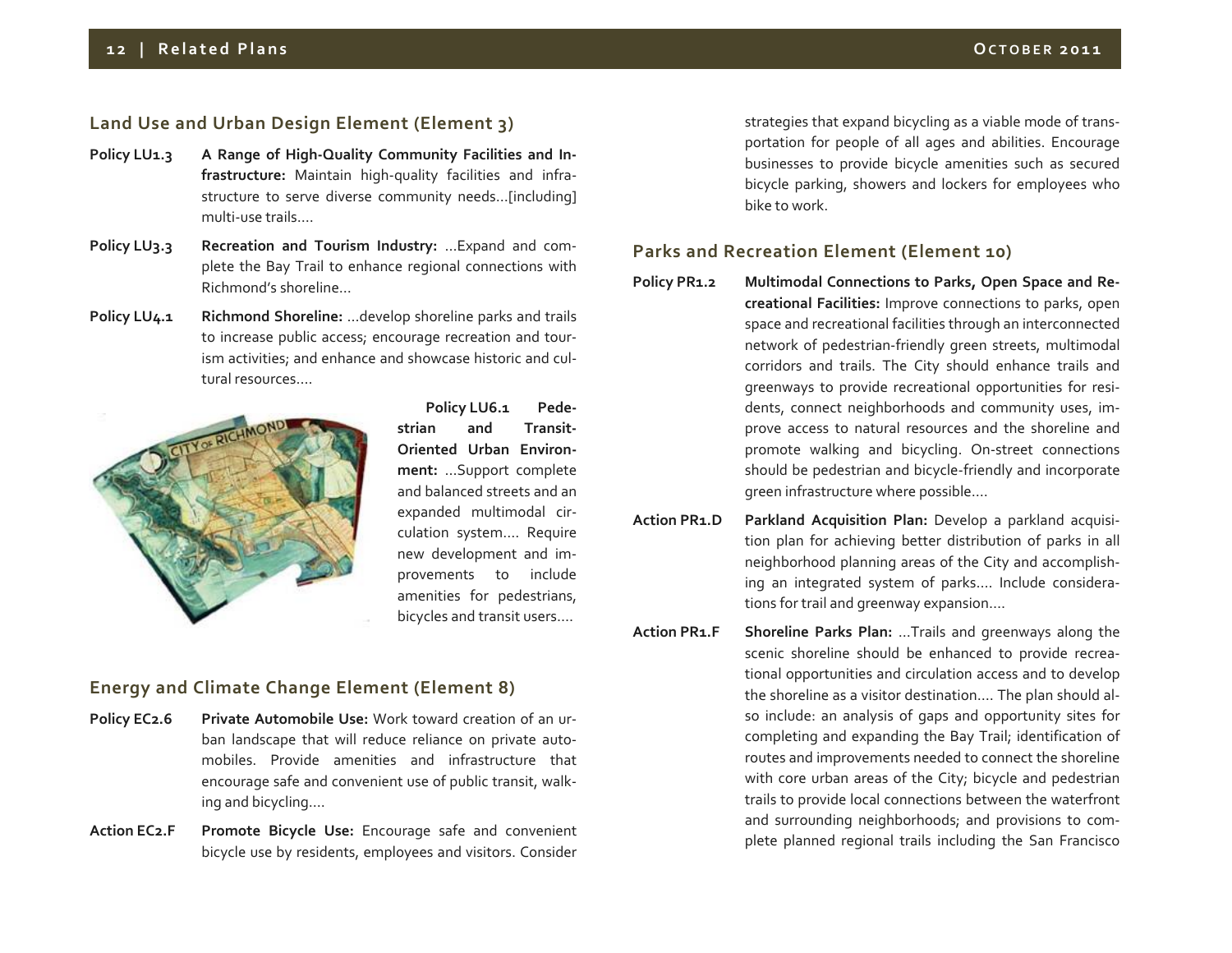Bay Trail, Richmond Greenway and Wildcat Creek Region‐ al Trail….

- **Action PR1.K Inter‐Agency Collaboration:** Collaborate with the East Bay Regional Park District (EBRPD), California Depart‐ ment of Parks and Recreation (DPR), University of Califor‐ nia and the National Park Service (NPS) to ensure coordinated managemen<sup>t</sup> of Richmond's many parks and trails….
- **Action PR3.A Sustainability Guidelines for Parks and Recreation Facil‐ ities:** …Key components of Richmond's parks and open space system should include…using green streets and multi‐use trails to link open spaces...[and] [r]etrofitting streets to be bicycle and pedestrian‐friendly and develop‐ ing multi‐use trails to encourage non‐vehicular modes of transit.
- **Action PR4.C Bay Trail and Shoreline Access Ordinance:** Develop and adopt an ordinance that requires future developments near the shoreline to provide public access where the San Francisco Bay Trail is planned and to provide public access to the shoreline where feasible.

# **Community Health and Wellness Element (Element 11)**



**Policy HW1.1 An Integrated Sys‐ tem of Parks, Plazas, Playgrounds and Open Space:** Provide <sup>a</sup> compre‐ hensive and integrated system of parks, plazas, playgrounds, trails and open space….The City should ensure adequate maintenance of these facil‐ ities to encourage safe and active use.

**Action HW1.D Parks Maintenance Plan:** Update the maintenance plan for all City‐owned and operated parks, trails, landscapes

and greenways. Include funding mechanisms to suppor<sup>t</sup> ongoing operations and life‐cycle replacements….

**Policy HW4.3 Safe and Convenient Walking and Bicycling:** Promote walking and bicycling as <sup>a</sup> safe and convenient mode of transportation. Continue to improve pedestrian and bi‐ cycle amenities to serve the recreation and travel needs of residents and visitors in all parts of Richmond. Where feas‐ ible, the City should: connect major destinations such as parks, open spaces, civic facilities, employment centers and retail and recreation areas with pedestrian and bicycle infrastructure; promote shared roadways in residential streets; require new development and redevelopment projects to provide pedestrian and bicycle amenities, streetscape improvements and linkages to planned and completed City and regional multi‐use trails; and develop safe routes to schools and out‐of‐school programs that al‐ low access by bicycle and pedestrian paths or reliable and safe transit. Support construction of provide enhanced bi‐ cycle and pedestrian facilities, explore innovative solutions such as bicycle‐sharing programs, encourage businesses, schools and residential developments to provide secure bicycle parking.

**Policy HW8.1 Investment in Public Facilities:** Prioritize public invest‐ ment and improvements for public facilities and amenities that provide significant social, economic and community benefits in underserved neighborhoods…[including] streetscape improvements such as pedestrian‐scale light‐ ing, safe pedestrian and bicycle routes, landscaping and traffic calming….

**National Historical Park Element (Element 15;** refers to the Rosie the Riveter/World War II Home Front National Historical Park)

**Policy NP1.2 Access to Resources:** Support the expansion of transpor‐ tation options to National Historical Park resources and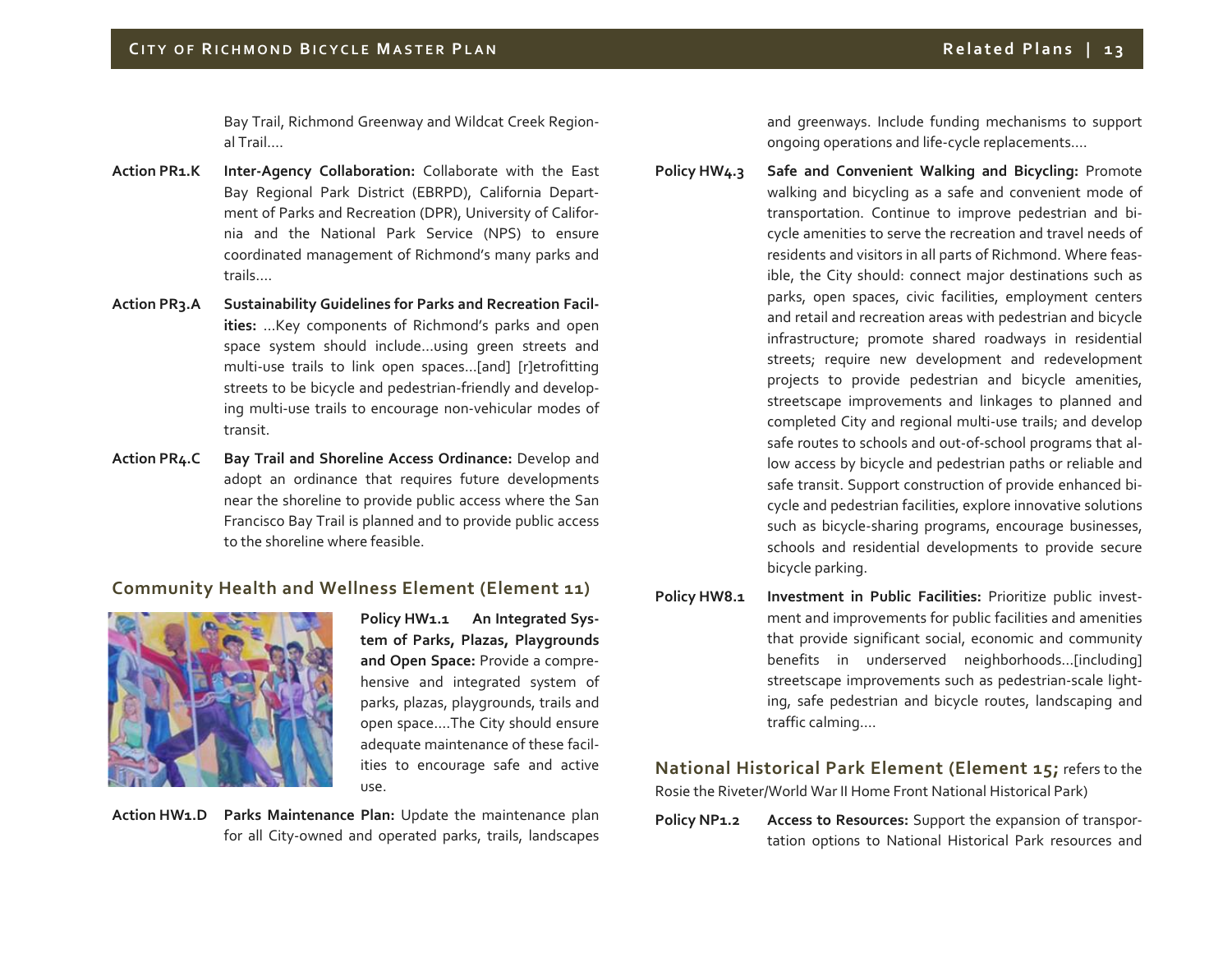sites in the City. Prioritize access by public transit, bicycl‐ ing and walking….

www.cityofrichmondgeneralplan.org

# **Municipal Code**

The Richmond Municipal Code contains all the City's ordinances. The code is organized into three tiers, beginning with article (or title), then chapter and ending with section. An article is <sup>a</sup> broad category under which ordinances on <sup>a</sup> related subject are compiled. Chapters deal with more specific subjects and are often derived from <sup>a</sup> single ordinance; all of the chapters on <sup>a</sup> related subject are grouped under one title. Lastly, sections contain substantive ordinance material. The Municipal Code is slated to be updated following adoption of the updated General Plan.

Most of the sections in the Richmond Municipal Code related to bicycling are found in Chapter 7.12 and articles XIV and XV (see below). In addition, Chapter 12.28 contains provisions on the construction, maintenance, excavation and inspection of streets in general and of sidewalks, while Section 11.08.010, under the "Public Safety and Welfare" article, prohibits "any person to ride <sup>a</sup> bicycle, motorcycle or motor scooter in city parks, playgrounds and playlots."

**Chapter 7.12, Bicycles and Bicycle Establishments,** generally deals with the licensing of bicycles and the regulation of certain bicycling‐related businesses. The chapter forbids "any resident of the city to operate or use a bicycle within the city unless such bicycle has been licensed and is equipped as provided in this chapter" (§7.12.020) and contains additional provisions on bicycle licensing and registration (§7.12.030– 100). Sections 7.12.120–290 outline the requirements for businesses "wherein used bicycles or bicycle parts are purchased, sold, exchanged, bartered, repaired, remodeled, dismantled or junked." Section 7.12.110 lists the rules of the road for bicyclists.

**Article XIV, "Traffic,"** regulates vehicular and pedestrian traffic in the City. It contains the following bicycle‐related provisions:

- **14.08.020 Traffic accident reports:** The Police Department shall main‐ tain <sup>a</sup> suitable system of filing traffic accident reports. Accident reports or cards referring to them shall be filed alphabetically by location. Such reports shall be available for the use and in‐ formation of the Director of Public Works.
- **14.08.030 Police department to submit annual traffic safety report:** The Police Department shall annually prepare <sup>a</sup> traffic repor<sup>t</sup> which shall be filed with the City Council. Such repor<sup>t</sup> shall contain information on traffic matters in the City as follows:
	- 1. The number of traffic accidents, the number of persons killed, the number of persons injured, and other pertinent traffic accident data;
	- 2. The number of traffic accidents investigated and other per‐ tinent data on the safety activities of the police;
	- 3. The plans and recommendations of the division for future traffic safety activities.
- **14.12.050 Traffic regulations apply to persons riding bicycles or ani‐ mals:** Every person riding <sup>a</sup> bicycle or riding or driving an ani‐ mal upon <sup>a</sup> highway shall be granted all of the rights and shall be subject to all of the duties applicable to the driver of <sup>a</sup> ve‐ hicle….
- **14.32.070 Restrictions on use of freeways:** No person shall drive or op‐ erate any bicycle, motor driven cycle, or any vehicle which is not drawn by <sup>a</sup> motor vehicle upon any street established as <sup>a</sup> freeway, as defined by State law….
- **14.44.090 Bicycle or motor scooter parking zones:** (a) When the Direc‐ tor of Public Works determines that the establishment of bi‐ cycle or motor scooter parking zones is necessary or desirable for the regulation of traffic, or to provide facilities for the tem‐ porary parking of bicycles or motor scooters being operated upon the public streets…he is authorized to set aside <sup>a</sup> space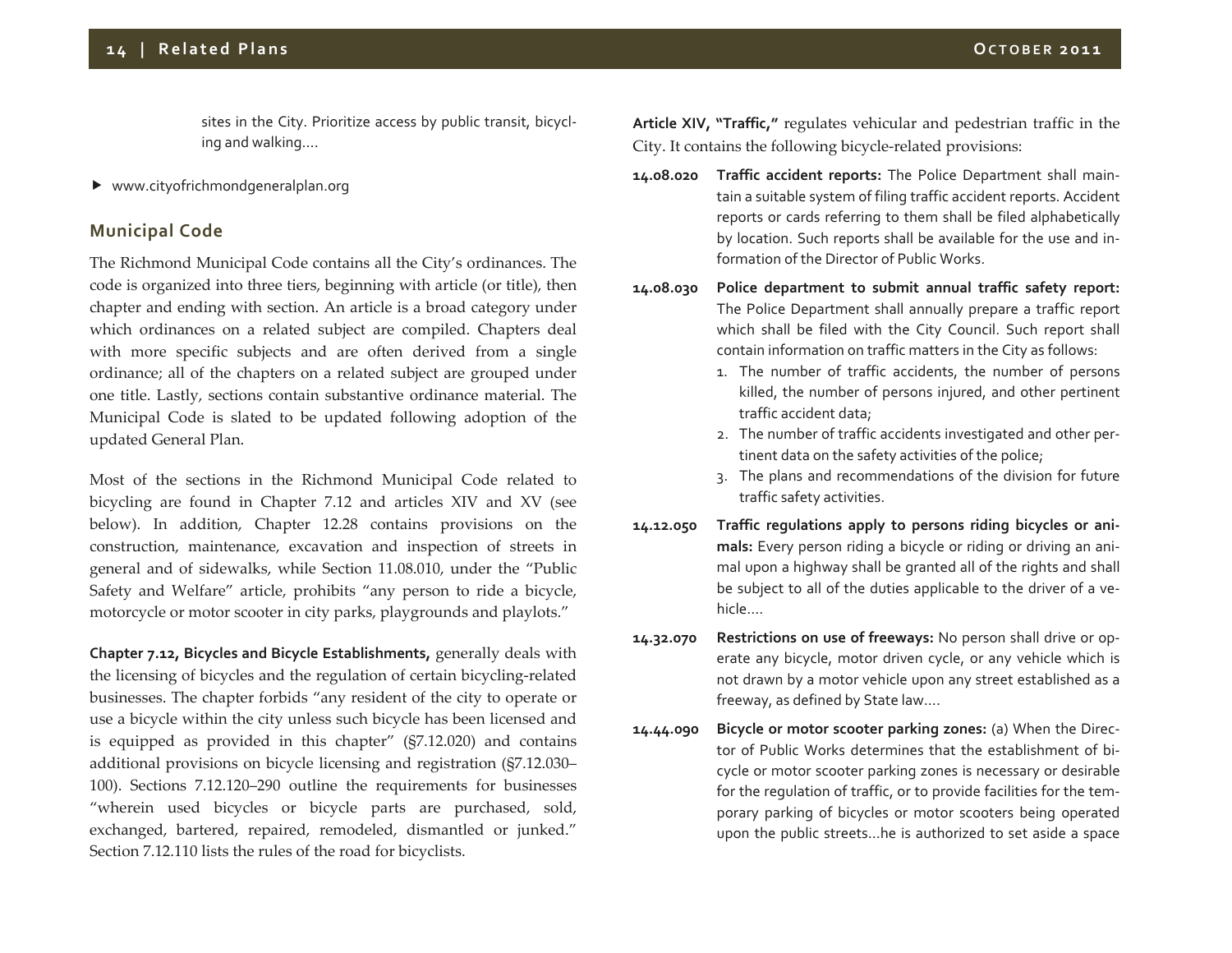on the street not more than thirty‐six feet in length for the parking of bicycles or motor scooters ….

**Article XV, "Zoning and Subdivisions,"** contains the City's zoning and subdivision ordinances. Section 15.08.410 enables the City to require <sup>a</sup> subdivider, as appropriate, "to dedicate such additional land as may be necessary and feasible to provide bicycle paths…if the subdivision…contains two hundred or more parcels." Section 15.08.550 requires that developer‐provided bicycle paths "consist of asphalt surfacing with <sup>a</sup> minimum width of ten feet and <sup>a</sup> minimum thickness of one and one‐half inches within <sup>a</sup> minimum right‐of‐way of sixteen feet" and have <sup>a</sup> maximum grade of ten percent. Chapter 15.12 specifies the transportation improvements that can be funded through trip‐impact mitigation fees raised from new development under the West County Subregional Transportation Mitigation Program. Fundable bicycle projects include improvements at or near the I‐80/San Pablo Dam Road interchange; storage at the El Cerrito Plaza, El Cerrito Del Norte and Richmond BART stations; and access improvements at the "Del Norte Area Transit Oriented Development Project." Lastly, Section 15.04.520.070, which establishes <sup>a</sup> "Special Features Overlay District" for the Point San Pablo Peninsula area, requires "[a]dequate provision…for automobile and bicycle parking at or near shoreline access points."

www.municode.com/Library/clientCodePage.aspx?clientID=11684

## **Pedestrian Plan**

The City is in the process of developing <sup>a</sup> plan to make Richmond <sup>a</sup> safer, more appealing place to walk. The Pedestrian Plan will provide direction on creating streets, sidewalks and surroundings that "calm" traffic, improve the comfort and mobility for people of all ages and abilities, and provide <sup>a</sup> positive environment for interaction and community pride. Pedestrian‐friendly design solutions will be explored in locations where there have been collisions involving

pedestrians, and focus on "change areas" in the new General Plan, which presen<sup>t</sup> opportunities for revitalization. So that the plan can be applied citywide, special attention will be given to characteristics and challenges that appear in places throughout Richmond, such as the grid street and block pattern prevalent in many neighborhoods; railroad tracks and crossings; corridors that change from residential to commercial and industrial development; dead‐end locations; and freeway on and off ramps and overpasses.

# **Five‐Year Strategic Business Plan 2009‐2014**



The Strategic Business Plan (SBP) is one of the key tools for implementing the City's updated General Plan. The 2009–2014 SBP outlines the strategies, projects and programs that will suppor<sup>t</sup> phased implementation of the General Plan over its first five‐year period. The SBP guides development of the City's Capital Improvement Plan and operating budget, which are then used to prioritize the City's projects and programs on an annual basis.

The SBP is guided by five goals: maintain and enhance the physical environment; promote <sup>a</sup> safe and secure community; promote economic vitality; promote sustainable communities; and promote effective government. Each goal is underpinned by <sup>a</sup> set of objectives and each objective by <sup>a</sup> set of supporting actions. The SBP has <sup>a</sup> number of bicycle‐related objectives and supporting actions, including to implement the Bicycle Master Plan (objective 1.3.e):

#### **Goal : Maintain and enhance the physical environment**

**Objective 1.1:** Increase the existing Paving Condition Index **Objective 1.2:** Improve the street lighting system **Objective 1.3:** Make Richmond more pedestrian‐ and bicycle‐friendly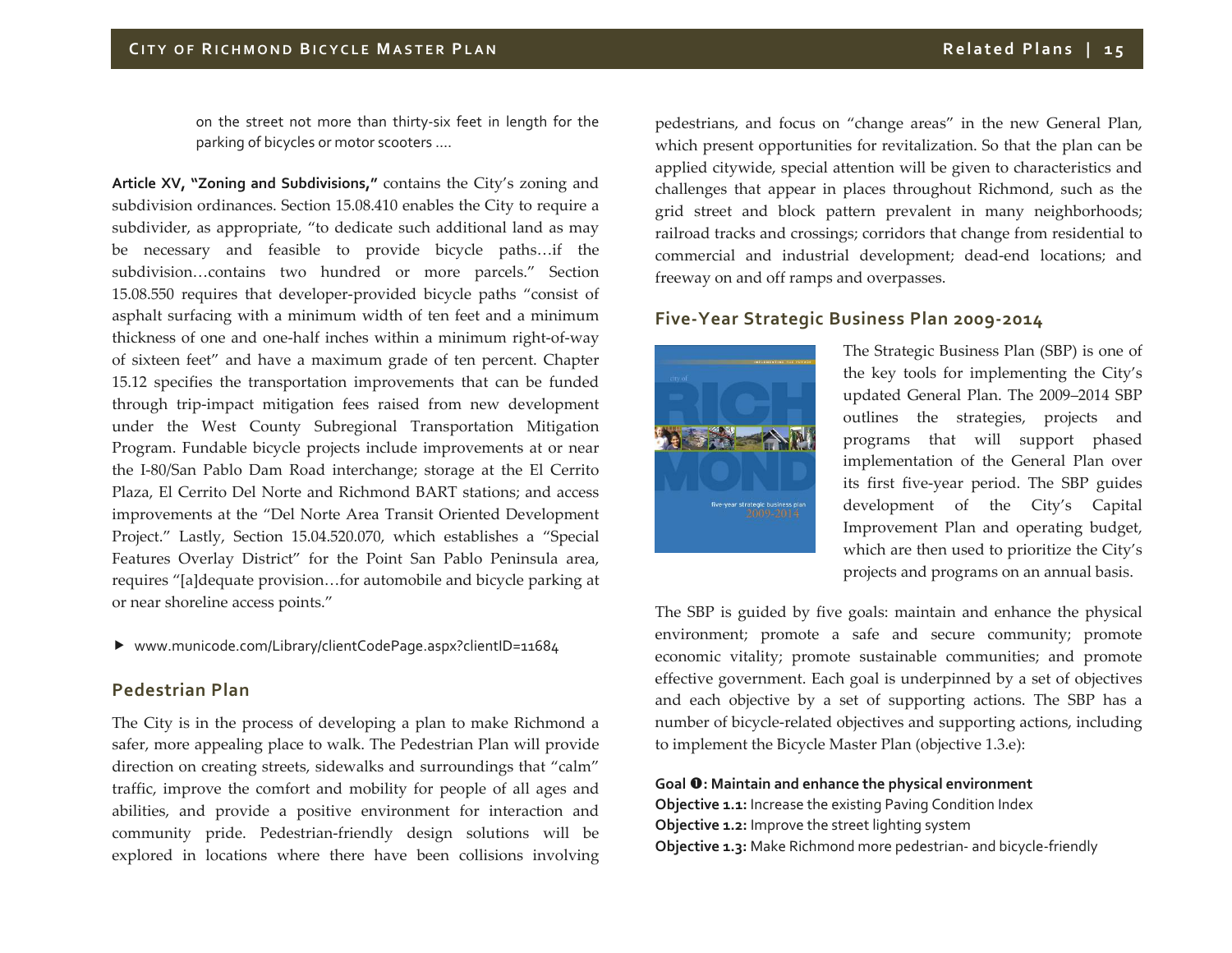- 1.3.a Conduct <sup>a</sup> citywide sidewalk survey
- 1.3.b Increase collaboration with the school district to jointly fund im‐ provements on safe routes to schools
- 1.3.c Rehabilitate concrete sidewalks, curbs and gutters for ADA com‐ pliance and safety
- 1.3.d Rehabilitate pedestrian paths in parks
- 1.3.e Implement the Bicycle and Pedestrian master plans
- 1.3.f Create connection between the Richmond Greenway Phase <sup>2</sup> and the Ohlone Pathway
- 1.3.g Connect and increase the number of "off-street" bicycle trails
- 1.3.h Complete the San Francisco Bay Trail in Richmond
- 1.3.i Establish an ordinance that requires utilities to remove obstruc‐ tions in the public rights of way

#### **Goal : Promote a safe and secure community**

**Objective 2.7:** Enhance recreational facilities, programs and activities

- 2.7.b Upgrade and improve physical conditions of current recreation facilities
- 2.7.e Provide sustainable city activities which promote health, fitness and an appreciation of our environment
- **Objective 2.9:** Improve traffic and pedestrian safety
	- 2.9.a Revise traffic‐calming standards
	- 2.9.b Revise crosswalk standards
	- 2.9.c Review and prioritize improvements to at‐grade railroad cross‐ ings
	- 2.9.d Inspect all traffic signals regularly

#### **Goal : Promote sustainable communities**

**Objective 4.2:** Promote and suppor<sup>t</sup> the creation of healthy town centers and neighborhoods

- 4.2.a Complete the community design and implement the construction of 23rd Street streetscape improvements
- 4.2.d Upgrade streetlight aesthetics and illumination in two neighbor‐ hoods
- 4.2.e Revise City street and sidewalk standards

www.ci.richmond.ca.us/index.aspx?NID=1785

# **Richmond Community Redevelopment Agency Five‐ Year Implementation Plan (FY2009/10‐2013/14)**

The Richmond Community Redevelopment Agency's (RCRA) Implementation Plan outlines the agency's proposed program of revitalization, economic development and affordable housing activities. The Redevelopment Program for the five years covered in the latest plan includes several bicycle‐related items:

- Assist City departments with the implementation of pedestrian and bi‐ cycle safety programs, including street and sidewalk improvements, traffic calming projects. and expansion of, or improvement to, the local bicycle network.
- Set forth policies in partnership with other public agencies to provide open space in the community and improve programs at existing facili‐ ties. Potential improvements include community access to the water‐ front and assistance in completing the Bay Trail and Point San Pablo Shoreline.
- Assist with the landscaping and creation of trails on City right‐of‐ways adjacent to railroad tracks and on former railroad rights‐of‐way, such as the Richmond Greenway.
- Assist City departments with the implementation of pedestrian and bi‐ cycle safety programs, including street and sidewalk improvements, traffic calming projects. and expansion of, or improvement to, the local bicycle network.
- http://sireweb.ci.richmond.ca.us/sirepub/cache/2/03vbdf453lpkfo45wl32i4 45/17016009172010021541325.PDF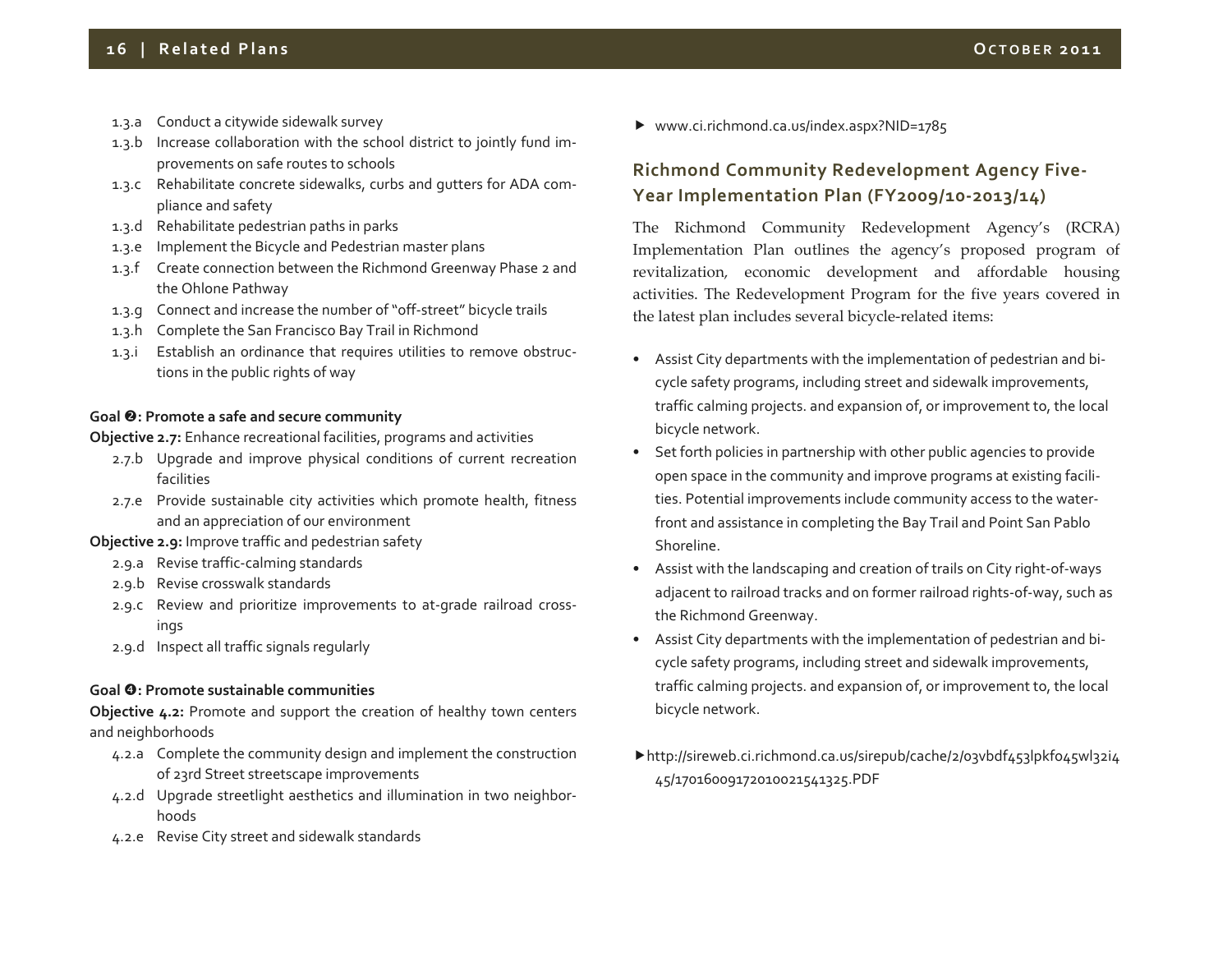# **Streetscape and Trail Projects**

In the last two years, the City of Richmond and RCRA have undertaken <sup>a</sup> number of streetscape and trail plans and projects, which, when fully implemented, promise to improve conditions for both pedestrians and bicyclists considerably. The most significant of these plans and projects are summarized below.

**23rd Street Streetscape Improvements:** In 2008, RCRA initiated <sup>a</sup> process to revitalize the 23rd Street commercial district from Bissell Avenue at the south to Costa Avenue at the north. The street functions as a north–south arterial connection for Central Richmond and San Pablo to Interstate 580 and the Marina Bay area of South Richmond. The emphasis of the revitalization plan is on <sup>a</sup> comprehensive streetscape improvement initiative that will reduce the number of travel lanes and widen the sidewalks; convert the street to two‐way traffic and add sharrows; shorten crossing distances for pedestrians; and enhance community character through improved lighting and landscaping, and new community‐gathering spaces.



**Nevin Avenue Streetscape Improvements:** More recently, in 2009, RCRA also began <sup>a</sup> process to improve pedestrian conditions on Nevin Avenue, <sup>a</sup> primarily residential corridor linking the Richmond Transit Village and Intermodal Transit Station with the recently

renovated Richmond Civic Center. The project area is approximately one‐half mile long, extending from the Transit Station in the west to 27th Street in the east. The project's focus will be on improving the aesthetics and safety of the street as <sup>a</sup> bicycle boulevard through redesigned intersections with enhanced crosswalks, new curb and gutter, curb ramps to meet disabled‐access requirements, pedestrian‐ scale lighting, enhanced landscaping, wayfinding signage and traffic‐ calming measures. The improvements are designed to complement similar projects along 23rd Street (see above) and Macdonald Avenue (see below).

**Macdonald Avenue Streetscape Improvements:** As par<sup>t</sup> of RCRA's efforts to recast downtown Richmond as <sup>a</sup> vibrant, pedestrian‐friendly "urban village," the agency is also implementing streetscape improvements on Macdonald Avenue. The first phase of the project targeted Macdonald from San Pablo Avenue to 39<sup>th</sup> Street and involved straightening the street; installing sidewalk bulb‐outs, enhanced crosswalks and improved street lighting; and planting more than 130 street trees. The second phase, completed in 2009, extends from Harbour Way to 19th Street; it involves the installation of new street lights, landscaping, sidewalks, angled parking, street furniture and public art. Design documents have been completed for remaining segments but construction is pending identification of funds.



**Bay Trail improvements:** As mentioned later in this chapter, Richmond has more miles of completed Bay Trail alignment than any other city. Highlights from 2009 in the development of the local Bay Trail include opening of a trail link at Ford Point, installation of bike lanes or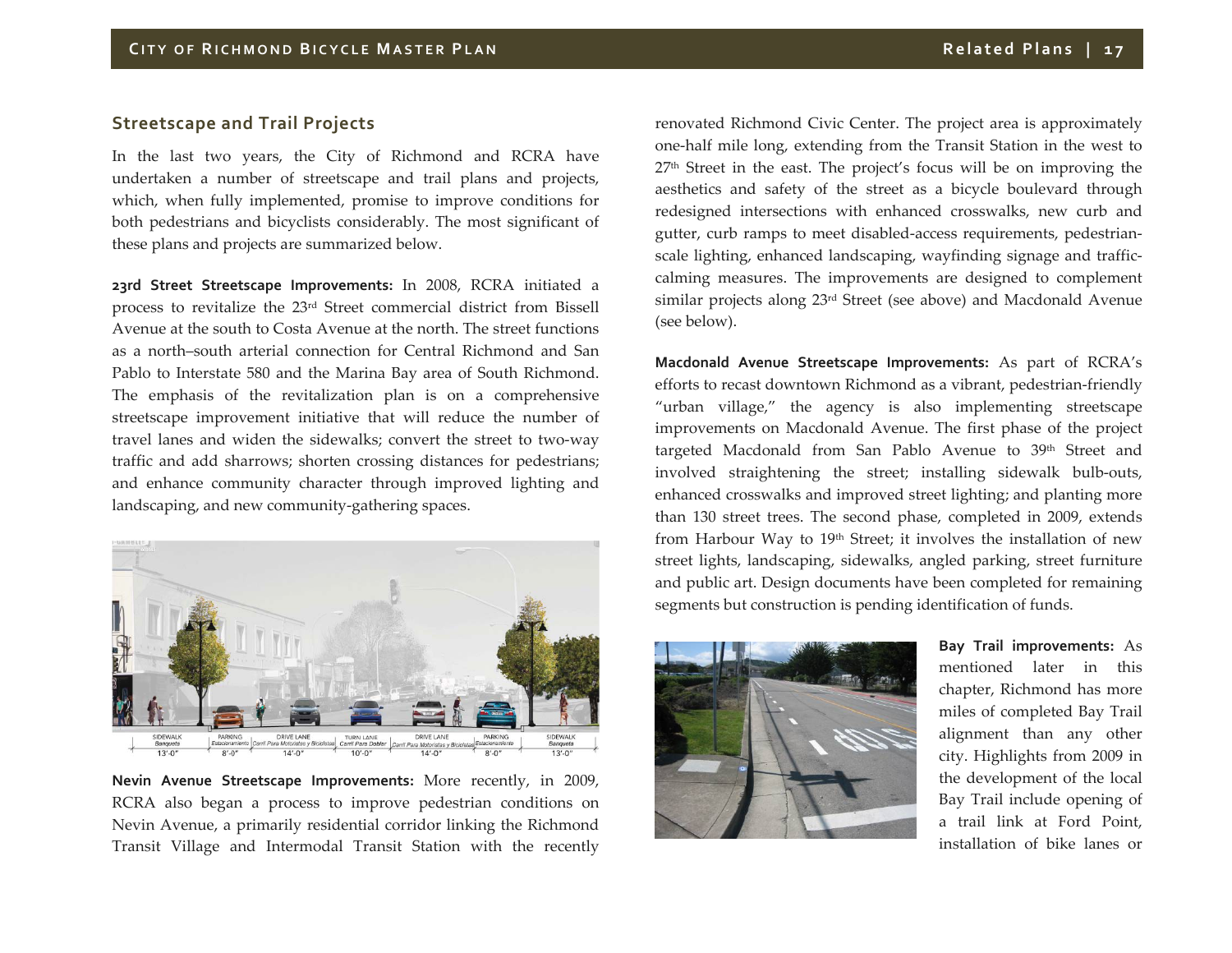bike routes on Hall Avenue between Marina Way South and Harbour Way South, and on Harbour Way South between Hall Avenue and Wright Avenue (accomplishments of RCRA); publication of <sup>a</sup> guide of the Ferry Point Loop Trail (by the Trails for Richmond Action Committee [TRAC], <sup>a</sup> local advocacy organization); donation by Chevron of <sup>a</sup> 1.5‐mile easement on its refinery property for <sup>a</sup> trail between Interstate 580 and Point San Pablo; and launch of <sup>a</sup> \$1.6 million design project to connect Point Richmond and the Richmond– San Rafael Bridge. At least <sup>5</sup> miles of Bay Trail segments are expected to be completed by Spring 2011, including through Kaiser Shipyard 3, from Kaiser Shipyard 3 to Ferry Point, between Wildcat Creek and the former West County Landfill, and <sup>a</sup> 3‐mile loop through the former landfill.



**Richmond Greenway to Ohlone Greenway Connection:** The Rich‐ mond Greenway (in central Richmond) and the Ohlone Greenway (in El Cerrito) end at roughly the same spot, off Key Boulevard in El Cerrito. These trails will be connected by way of a newsignalized bicycle/pedestrian crossing at San Pablo Avenue and a new bi‐ cycle/pedestrian bridge over the confluence of the middle andsouth forks of Baxter Creek. This connection will improve access to

several BART stations and transit corridors, and provide regional con‐ nectivity between the San Francisco Bay Trail and the cities of Rich‐ mond, El Cerrito, Albany and Berkeley.

# **OTHER CITIES' AND COUNTY PLANS El Cerrito Circulation Plan for Bicyclists and Pedestrians**

The City of El Cerrito adopted this plan in 2007 as its bicycle and pedestrian master plan. The plan provides an overview of the city and of related plans, projects and policies; describes existing conditions, including facilities and demand estimates for bicycling and walking; identifies goals; designates <sup>a</sup> bikeway network and recommends specific route, bicycle detection, parking and wayfinding signage improvements; designates pedestrian routes and describes recommended route and intersection improvement projects; identifies "major activity centers" and other priority areas for improvement; contains facility design guidelines; describes recommended suppor<sup>t</sup> programs; includes project prioritization and implementation strategies; and identifies funding opportunities.

The map of existing and proposed bikeways is on page 31 of the El Cerrito plan (Figure 14). The bikeways that connect to Richmond are the Ohlone Greenway (Class I); San Pablo Avenue, Potrero Avenue, Moeser Lane and Carlson Boulevard (Class II); and Rifle Range Road (into Wildcat Canyon Regional Park), Arlington Boulevard, Barrett Avenue, Key Boulevard, Manila Avenue, Schmidt Lane, Portola Drive, Waldo Avenue, Stockton Avenue, Lincoln Avenue and Lassen Street– Belmont Avenue (Class III). Of these bikeways, the only existing ones as of the date of adoption of the El Cerrito plan were the Ohlone Greenway and the Lassen Street–Belmont Avenue bike lanes.

▶ www.el-cerrito.org/public\_works/pdf/CirculationPlan\_adopted.pdf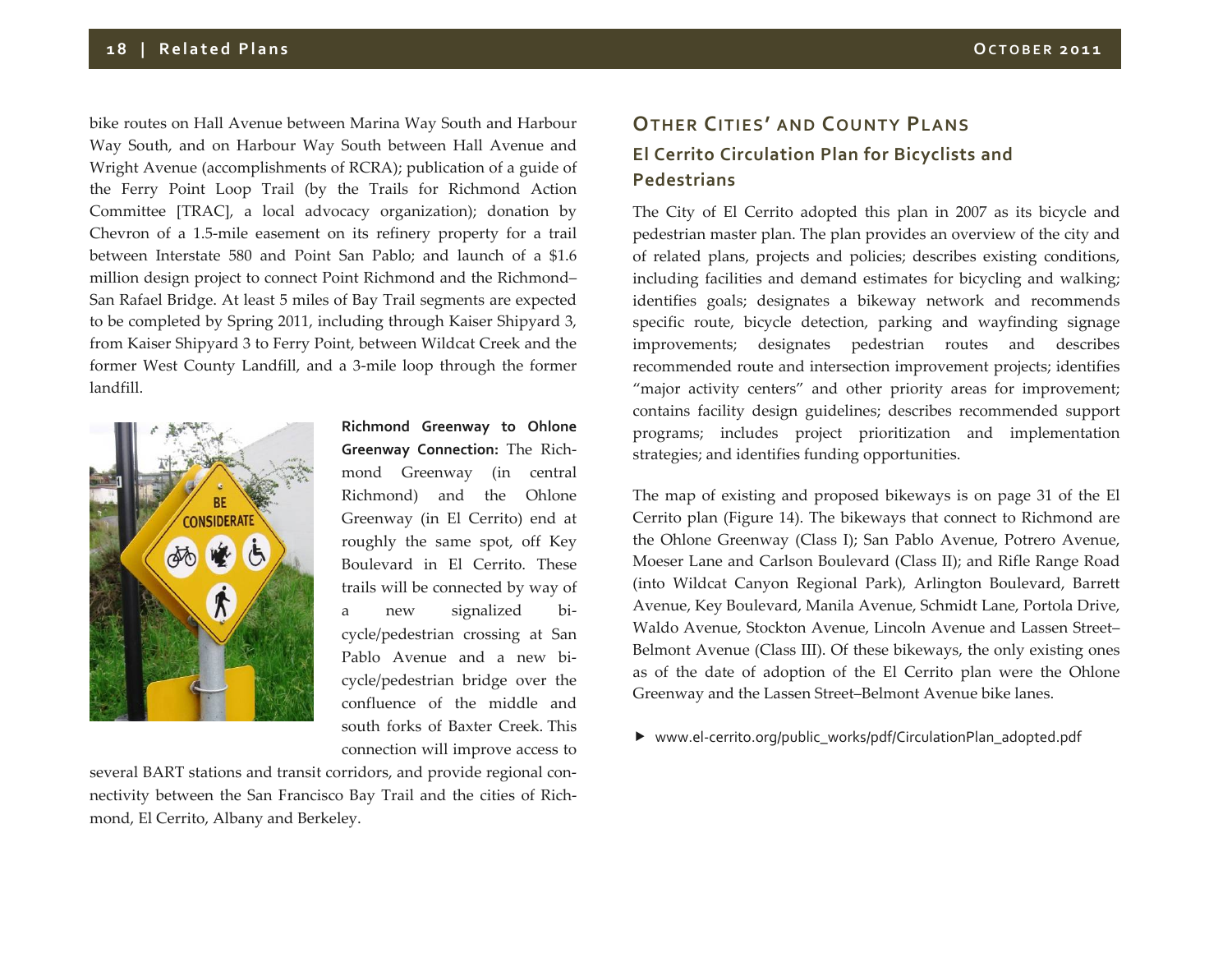# **Contra Costa Countywide Bicycle and Pedestrian Plan**

The Contra Costa Transportation Authority updated its Countywide Bicycle and Pedestrian Plan in 2009. The plan describes existing conditions (namely the county's physical landscape, commute statistics and collision data); summarizes related planning efforts; establishes goals and policies; and reaffirms the countywide bikeway network designated in the previous countywide plan. The main existing and proposed segments of the countywide bikeway network in and near Richmond are Central Avenue, Carlson Boulevard, San Pablo Avenue, the Richmond and Ohlone greenways, Cutting Boulevard, Marina Way, Harbour Way, Wright Avenue, Hoffman Boulevard, Canal Boulevard, Ohio Avenue, Barrett Avenue, Garrard



Boulevard, Richmond Parkway, 20<sup>th</sup> Street, Market Avenue, Church Lane, El Portal Drive, Key Boulevard, Amador Street, San Pablo Dam Road, Hilltop Drive, Blume Drive, Fitzgerald Drive and Appian Avenue. The countywide bikeway network also encompasses much of the San Francisco Bay Trail (see below).

The plan also contains <sup>a</sup> list of

implementation actions and establishes prioritization criteria to be used by the CCTA when awarding funds for bicycle, pedestrian and trail projects. The main purpose of the plan, however, is to provide tools for cities and other local agencies in Contra Costa on implementing bicycle and pedestrian projects. Accordingly, the plan outlines the main types of pedestrian and bicycle facilities and suppor<sup>t</sup> programs that local jurisdictions can implement; provides online tools and resources on the planning and design of facilities and also of

pedestrian‐ and bicycle‐friendly developments; outlines requirements for sponsors of transportation projects under MTC's complete streets/routine accommodation policy (see below); provides guidance on the application of the Americans with Disabilities Act to public rights‐of‐way; summarizes the main funding programs for bicycle and pedestrian projects and programs; and describes how cities can use the countywide plan to become eligible for funds from Caltrans' Bicycle Transportation Account.

▶ www.ccta.net/EN/main/bike/cbpp.html

# **REGIONAL PLANSSan Francisco Bay Trail**

The Bay Trail is <sup>a</sup> planned continuous multi‐use trail that, when complete, will encircle San Francisco and San Pablo bays. Approximately 500 miles long, the trail's planned alignment connects the shoreline of all nine Bay Area counties, links <sup>47</sup> cities and crosses all the toll bridges in the region. The alignment includes <sup>a</sup> continuous "spine" along or near the shoreline and many short "spurs" to the waterfront itself. Planning for the Bay Trail is coordinated by the nonprofit San Francisco Bay Trail Project, <sup>a</sup> project of the Association of Bay Area Governments.



To date, over 300 miles of the Bay Trail alignment have been developed as either off‐ street paths or on‐street bicycle lanes or routes. Richmond has over 30 miles of completed Bay Trail, the most of any city. Completed segments—including off- and on-street—of significant length exist through Point Isabel

Regional Shoreline, Eastshore State Park, Marina Bay, Miller–Knox Regional Shoreline, West County Landfill and Point Pinole Regional Shoreline and on Regatta Boulevard, Marina Way, Harbour Way,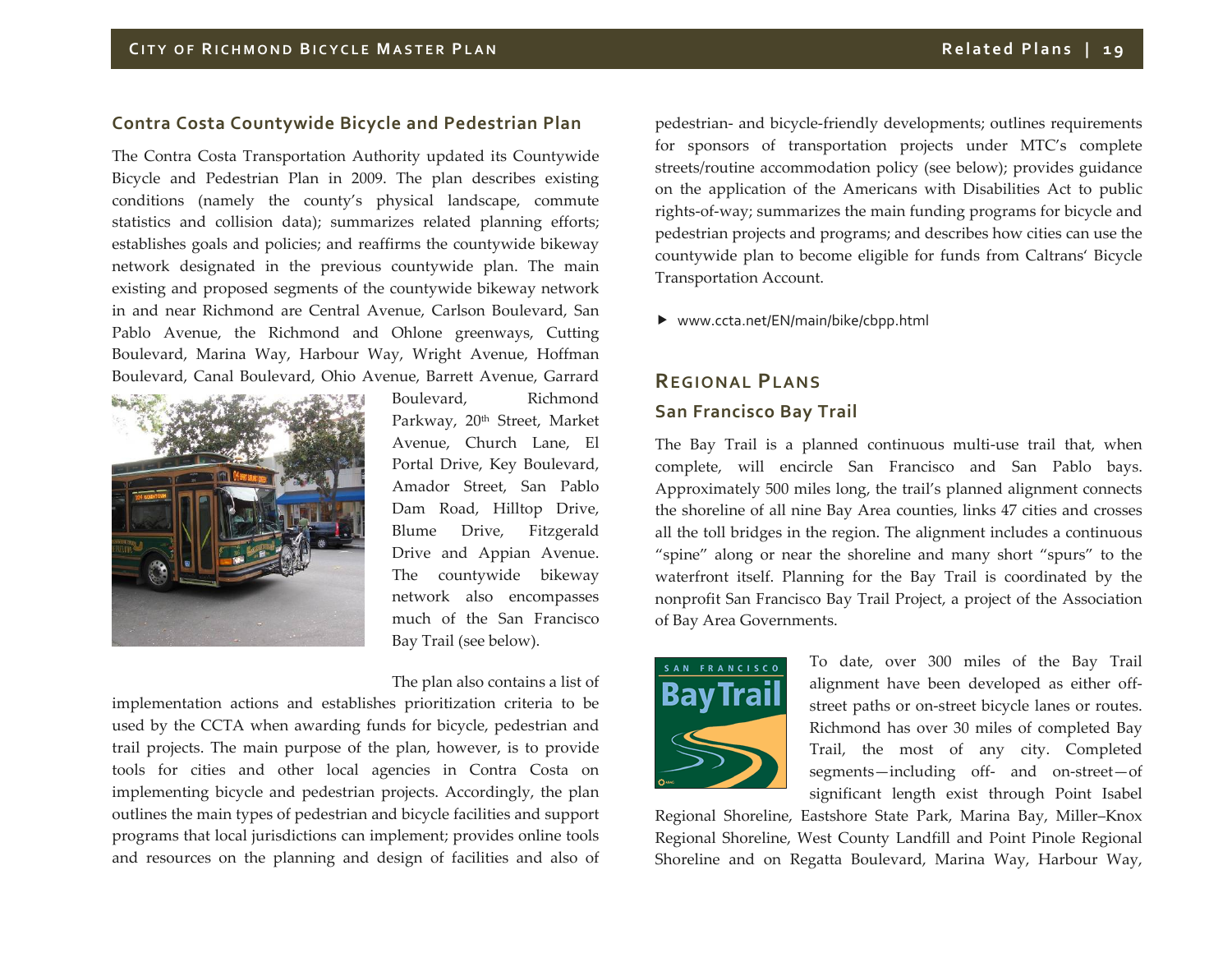Cutting Boulevard, Canal Boulevard, Seacliff Drive, Garrard Boulevard, the West County Landfill loop, Richmond Parkway and Atlas Road. On the other hand, almost <sup>11</sup> miles of Bay Trail gaps remain in Richmond; significant missing lengths are found between Kaiser Shipyard 3 and Ferry Point, from Point Richmond to the Richmond–San Rafael Bridge toll plaza, from the toll plaza to Point San Pablo Yacht Harbour and from Goodrick Avenue to Point Pinole Regional Shoreline. Chevron's Long Wharf presents another

▶ www.baytrail.org (San Francisco Bay Trail Project); www.baytrail.org/maps/Carquinez\_Strait.pdf (Bay Trail Project map covering Richmond)

significant obstacle to completing the Bay Trail through Richmond.

# **Regional Bicycle Plan for the San Francisco Bay Area**

In 2009, the Metropolitan Transportation Commission (MTC)—the regional transportation planning agency for the Bay Area—updated its Regional Bicycle Plan for the San Francisco Bay Area. The new plan updates the designated regional bikeway network, one of the purposes of which is to focus MTC's spending on high‐priority facilities that serve regional trips. The regional bikeway network extends approximately 2,140 miles and the estimated cost to complete it is just over \$1.4 billion, approximately half of which is for toll bridges that currently lack bicycle access.

The MTC plan breaks down the length and completion cost of the regional bikeway network by county, though not by city. The network includes 319 miles in Contra Costa County, of which 181 miles (almost 60 percent) have been built or are fully funded and awaiting development. The plan estimates the cost to complete the bikeway network within Contra Costa, excluding the toll bridges, at almost \$26 million. A map of the Contra Costa portion of the regional bikeway network is shown on page 35 of the MTC plan. In and near Richmond, the existing and proposed network encompasses much of the San

Francisco Bay Trail (see above), the Richmond and Ohlone greenways, Barrett Avenue, San Pablo Avenue, Appian Way, Atlas Road, Wildcat Creek Trail and San Pablo Dam Road.

www.mtc.ca.gov/planning/bicyclespedestrians/MTC\_Regional\_Bicycle\_Pl an\_Update\_FINAL.pdf

## **East Bay Regional Park District Master Plan**

The East Bay Regional Park District (EBRPD) serves as <sup>a</sup> regional park agency for Contra Costa and Alameda counties, acquiring, developing, managing and maintaining parkland. It encompasses more than 98,000 acres, with 65 parks and over 1,100 miles of mostly unpaved trails. The trails are designed to connect parks and communities and use publicly owned rights‐of‐way in cooperation with other agencies, with the goal of developing <sup>a</sup> regional trail network that provides nonmotorized transportation and recreational opportunities.



EBRPD's most recent master plan was adopted in 1997. Trails‐related priorities in the plan include completing the missing sections of the San Francisco Bay Trail (see above) and Bay Area Ridge Trail, and developing key trail segments in eastern Alameda and Contra Costa counties. The district hopes to begin updating its master plan in 2010. In the meantime, it updated the master plan map in 2007, showing all existing and potential

parklands and trails in its system, including 84 trail gap segments needed to complete the district's trail network. In and near Richmond, EBPRD's network of existing and potential trails encompasses much of the San Francisco Bay Trail (see above), the Richmond and Ohlone greenways, Wildcat Creek Trail, and the East Bay Skyline National Recreation Trail through Wildcat Canyon Regional Park.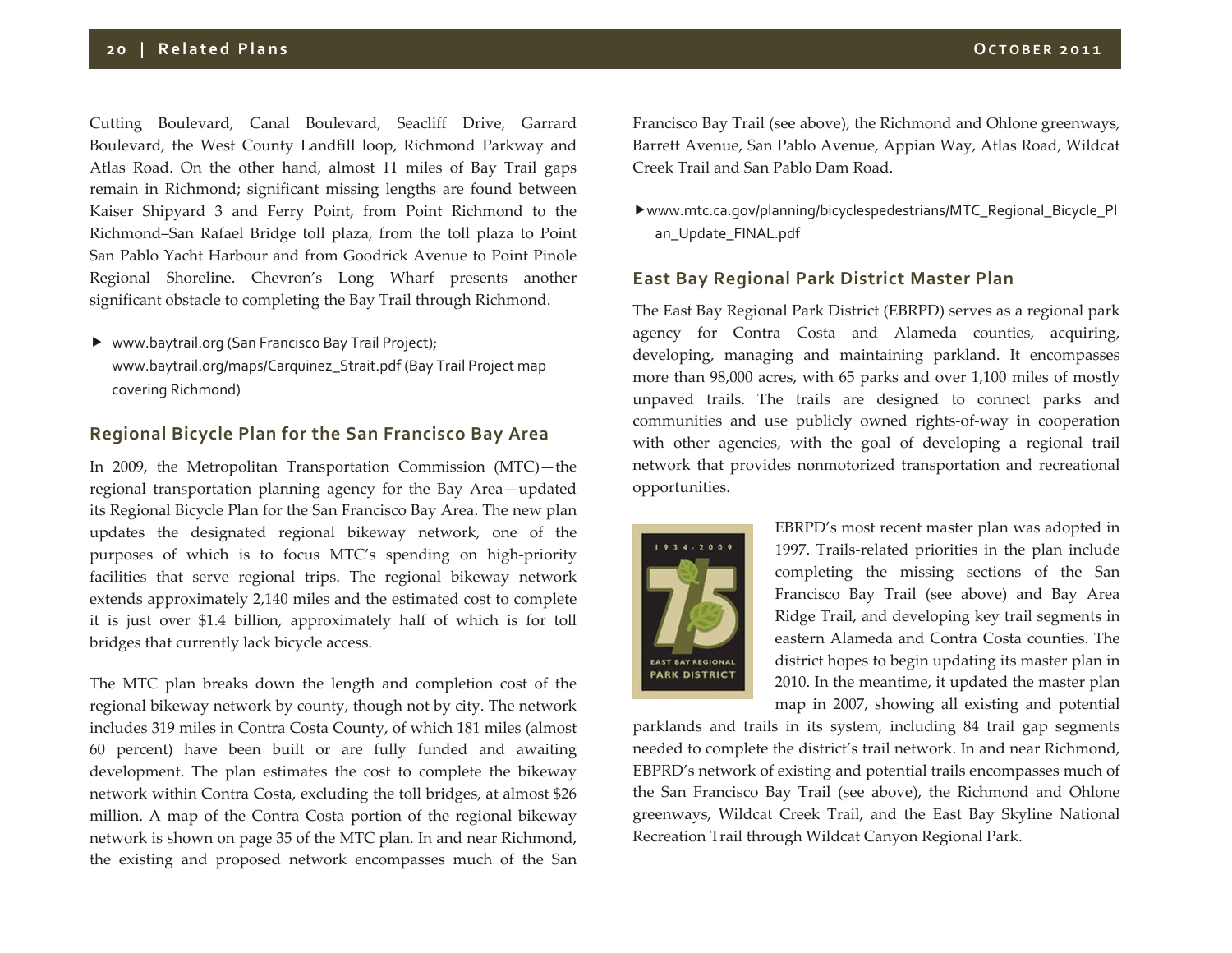www.ebparks.org/planning/mp

# **MTC's Complete Streets/Routine Accommodation Policy**

"Routine accommodation" refers to the practice of considering the needs of pedestrians and bicyclists habitually in the planning, design, funding and construction of transportation projects. "Complete streets" is <sup>a</sup> related concep<sup>t</sup> that describes roadways designed and operated for safe and convenient access by all users, including bicyclists, pedestrians and transit riders.



In June 2006, the Metropolitan Transportation Commission (MTC) adopted <sup>a</sup> complete streets/routine accommodation policy for the region. The policy states that projects funded all or in par<sup>t</sup> with regional funds "shall consider the accommodation of bicycle and pedestrian facilities,

as described in Caltrans Deputy Directive 64" (see below) in the full project cost. The policy requires that sponsors of transportation projects—which could include the City of Richmond—complete <sup>a</sup> project checklist for any project submitted for funding to MTC that has the potential to impact bicycle or pedestrian use negatively. The checklist is meant to ensure that project sponsors evaluate the need for bicycle and pedestrian facilities as par<sup>t</sup> of project planning—ideally at the earliest stage—and accommodate such facilities in the design and budget of their projects.

www.mtc.ca.gov/planning/bicyclespedestrians/routine\_accommodations. htm

# **STATE PLANSCaltrans' Complete Streets Policy**

In 2001, the California Department of Transportation (Caltrans) adopted <sup>a</sup> routine accommodation policy for the state in the form of Deputy Directive 64, "Accommodating Nonmotorized Travel." The directive was updated in 2008 as "Complete Streets—Integrating the Transportation System." The new policy reads in part:

The Department views all transportation improvements as opportunities to improve safety, access, and mobility for all travelers in California and recognizes bicycle, pedestrian, and transit modes as integral elements of the transportation system.

The Department develops integrated multimodal projects in balance with community goals, plans, and values. Addressing the safety and mo‐ bility needs of bicyclists, pedestrians, and transit users in all projects, re‐ gardless of funding, is implicit in these objectives. Bicycle, pedestrian and transit travel is facilitated by creating "complete streets" beginning early in system planning and continuing through project delivery and maintenance and operations….

The directive establishes Caltrans' own responsibilities under this policy. Among the responsibilities that Caltrans assigns to various staff positions under the policy are:

- Ensure bicycle, pedestrian, and transit interests are appropriately represented on interdisciplinary planning and project delivery develop‐ ment teams.
- • Ensure bicycle, pedestrian, and transit user needs are addressed and deficiencies identified during system and corridor planning, project initi‐ ation, scoping, and programming.
- Ensure incorporation of bicycle, pedestrian, and transit travel elements in all Department transportation plans and studies.